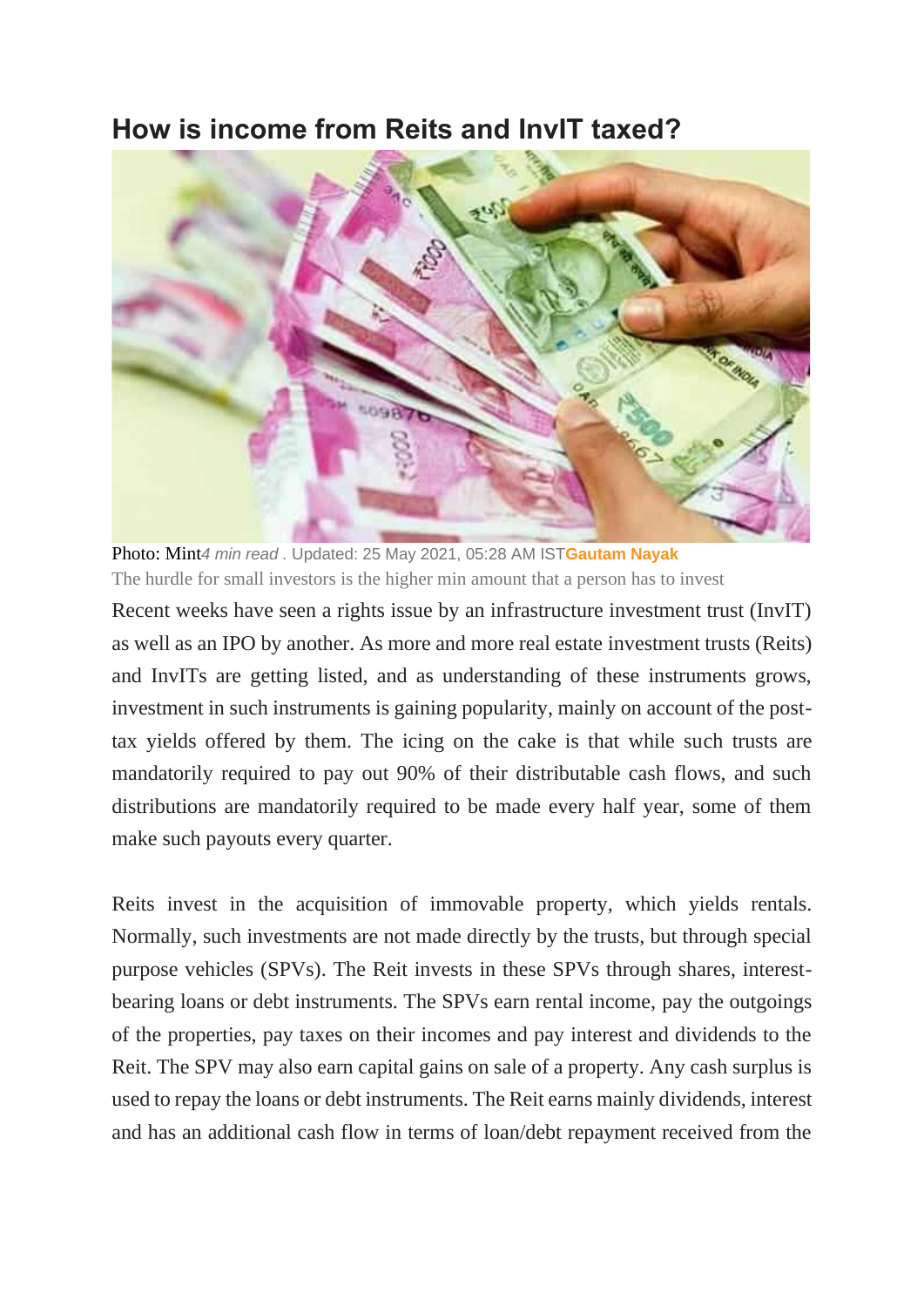SPVs. If the Reit owns an immovable property, it would also have rental income and capital gains, and in addition, cash flows to the extent of depreciation of the property. InvITs also invest through SPVs in infrastructure assets—the assets may be power grids or toll roads. The SPVs earn transmission income or toll, and in turn pay interest, dividends and repayment of debt to the InvIT. On sale of an infra asset, the SPV may also earn capital gains. The InvIT also earns dividends and interest, and has further cash flows on repayment of debt by the SPVs.

The SPVs pay tax on their respective taxable income, which is computed after deducting all allowable expenses (including interest paid to the Reit/InvIT) from the gross income earned by way of rent, transmission fees or toll and investment income such as bank interest or mutual fund income. For companies, such tax may be the normal rate of 25% plus surcharge and cess, or the concessional rate of 22% plus surcharge and cess.

The interest and dividends received by the Reit/InvIT from the SPVs is exempt from tax. The Reit is also exempt from tax on its rental income, which it may have earned if it owned a property directly. A Reit/InvIT would pay tax only on its capital gains and other interest and investment income, other than income earned from the SPVs. Debt repayment by the SPVs to the Reit/InvIT would not be an income of the Reit/InvIT at all, being a repayment of the principal amount of the debt advanced by the latter.

The investor is subjected to tax only on respect of that portion of the cash flow distribution, which represents interest income of the Reit/InvIT from the SPVs (and which was exempt in the hands of the SPVs) and on rental income of the Reit (which was exempt in the hands of the Reit). Further, if the SPVs have opted for the concessional rate of tax on their incomes, the investor would also be taxed on that portion of the cash flow distribution attributable to such dividend. All other cash flows received by the investor would be exempt from tax. In any case, the cash flow attributable to the debt repayment by the SPV represents return of capital of the investor, and would not be taxable.